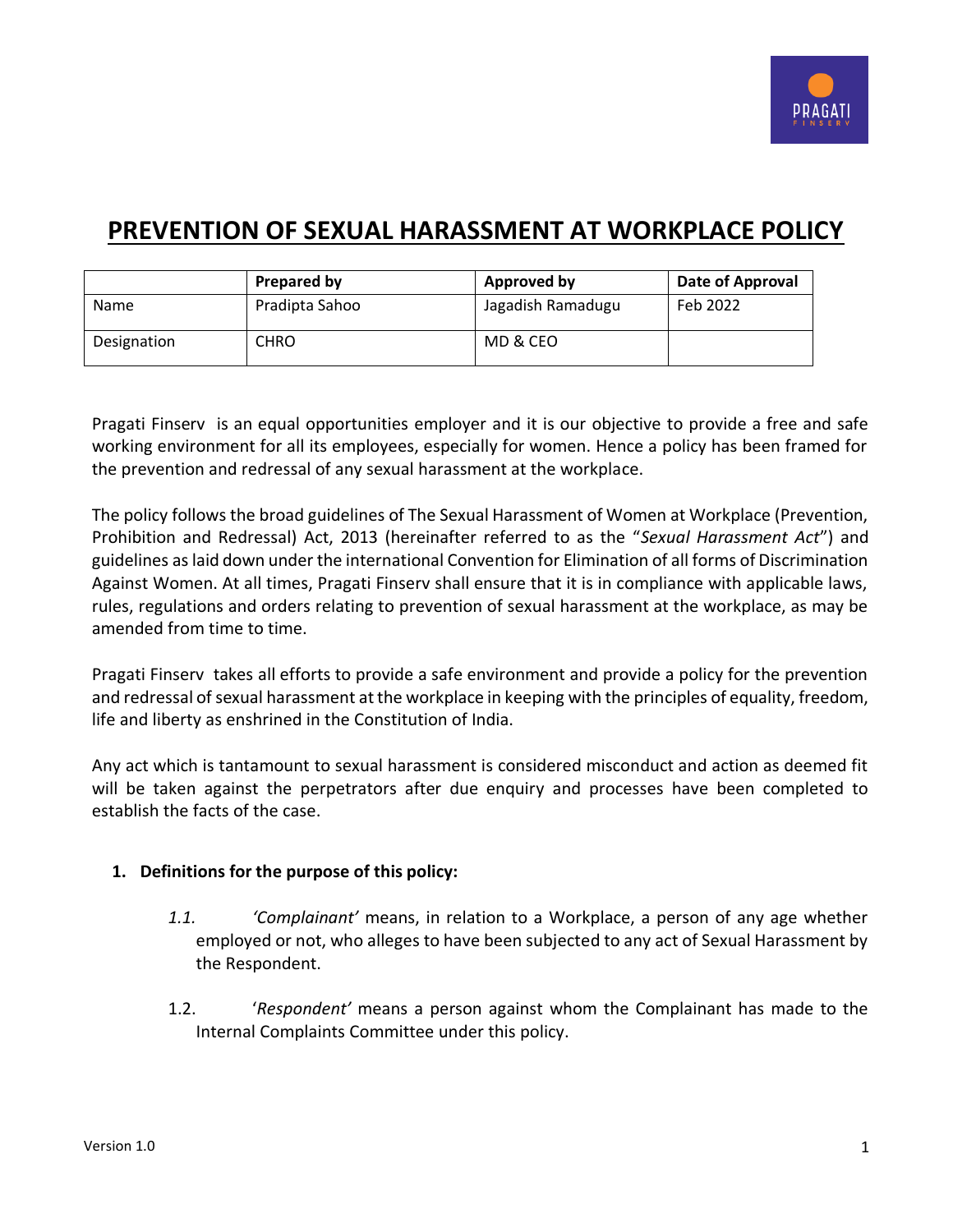

- 1.3. 'Sexual Harassment' includes any one or more of the following unwelcome acts or behaviour (whether directly or by implication) namely: -
	- 1.3.1. physical contact or advances; or
	- 1.3.2. a demand or request for sexual favours; or
	- 1.3.3. making sexually coloured remarks; or
	- 1.3.4. showing pornography; or
	- 1.3.5. any other unwelcome physical, textual, graphic, electronic, verbal or nonverbal conduct of sexual nature.
- 1.4. '*Workplace*' is defined as any place where the Complainant or Respondent is employed, works, or visits in connection with work, during the course of or arising out of employment.

# **2. Internal Complaints Committee (ICC):**

- 2.1. In order to ensure a safe environment, Pragati Finserv has constituted an 'Internal Complaints Committee'
- 2.2. Any complaint of Sexual Harassment at the Workplace may be made in writing by the Complainant (or by his/her legal heir, in case of any incapacity of the Complainant), to any member of the Committee within 3 months of the last incident complained against. The Committee may however permit relaxation in this regard if it is satisfied that the circumstances were such that the Complainant was prevented from filing the complaint within the stipulated period. The complainant may also send the complaint through mail to [posh@pragatifin.com](mailto:posh@pragatifin.com)

# **3. Constitution of the Internal Complaints Committee:**

3.1. The ICC would consist of four members, as per Annexure  $-1$ , who would include an external member nominated from an NGO or association committed to the cause of women or a person familiar with issues relating to sexual harassment. The External Member of the ICC shall be paid fees/allowances for holding the proceedings of the Committee.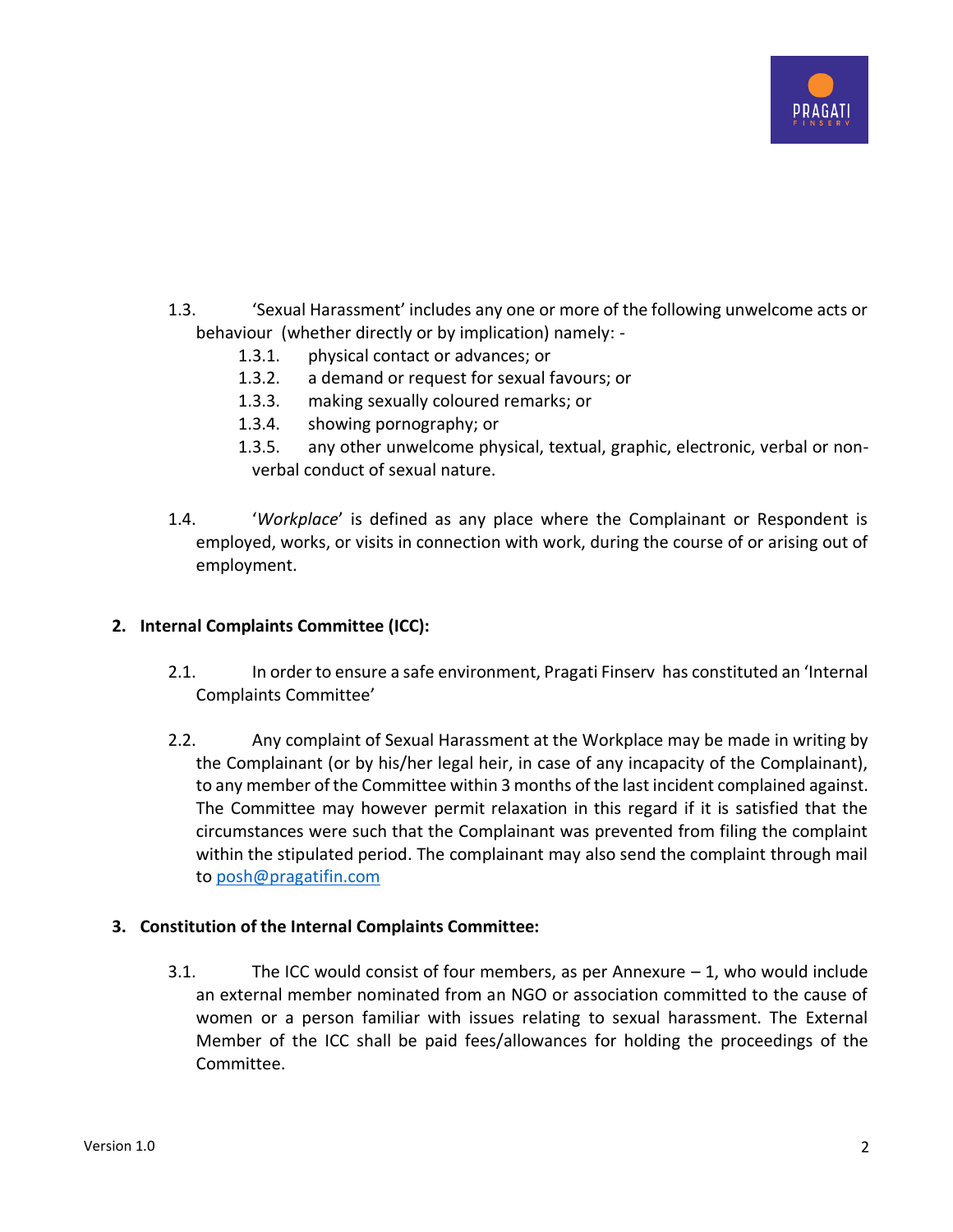

3.2. Each member shall hold office for a specified period, not exceeding three years, and shall be eligible for reappointment. Notwithstanding the foregoing, Pragati Finserv may remove and replace any member from the ICC in case of misconduct, breach of confidentiality or abuse of position. An employee of Pragati Finserv, who is part of ICC, would cease to be part of ICC in the event of cessation of employment and another employee would be nominated in his/her place.

# **4. Procedure:**

- 4.1. On receipt of the complaint, the ICC will initiate action to inquire into the complaint by interviewing the Complainant, Respondent and any witnesses. They will also attempt to determine whether there are any individuals with any direct or indirect information regarding the complaint, interview such persons and gather all information relating to the complaint (including documentary or electronic information).
- 4.2. The Committee will ensure that the Complainant and the Respondent are called separately, so as to ensure freedom of expression and an atmosphere free of intimidation. The Committee shall have similar powers as vested in a civil court trying a similar suit under the Code of Civil Procedure, 1908.
- 4.3. On completion of the inquiry, the committee shall submit a written report to the MD&CEO at the earliest, but not later than –90- (ninety days) from the date of filing of the complaint. Appropriate action will be recommended and taken based on the findings of the committee. Where both the parties are employees of Pragati Finserv, a copy of the findings shall be made available to them.
- 4.4. The ICC may, at the request of the Complainant, also attempt to settle the matter between the Complainant and the Respondent. However, such conciliation shall not involve any monetary compensation. Where a settlement has been arrived at pursuant to conciliation, the ICC shall record the settlement and forward the same to the MD&CEO and all the relevant parties to be acted upon. There shall be no further inquiry unless the Complainant informs the ICC that the Respondent has not complied with the terms of the settlement.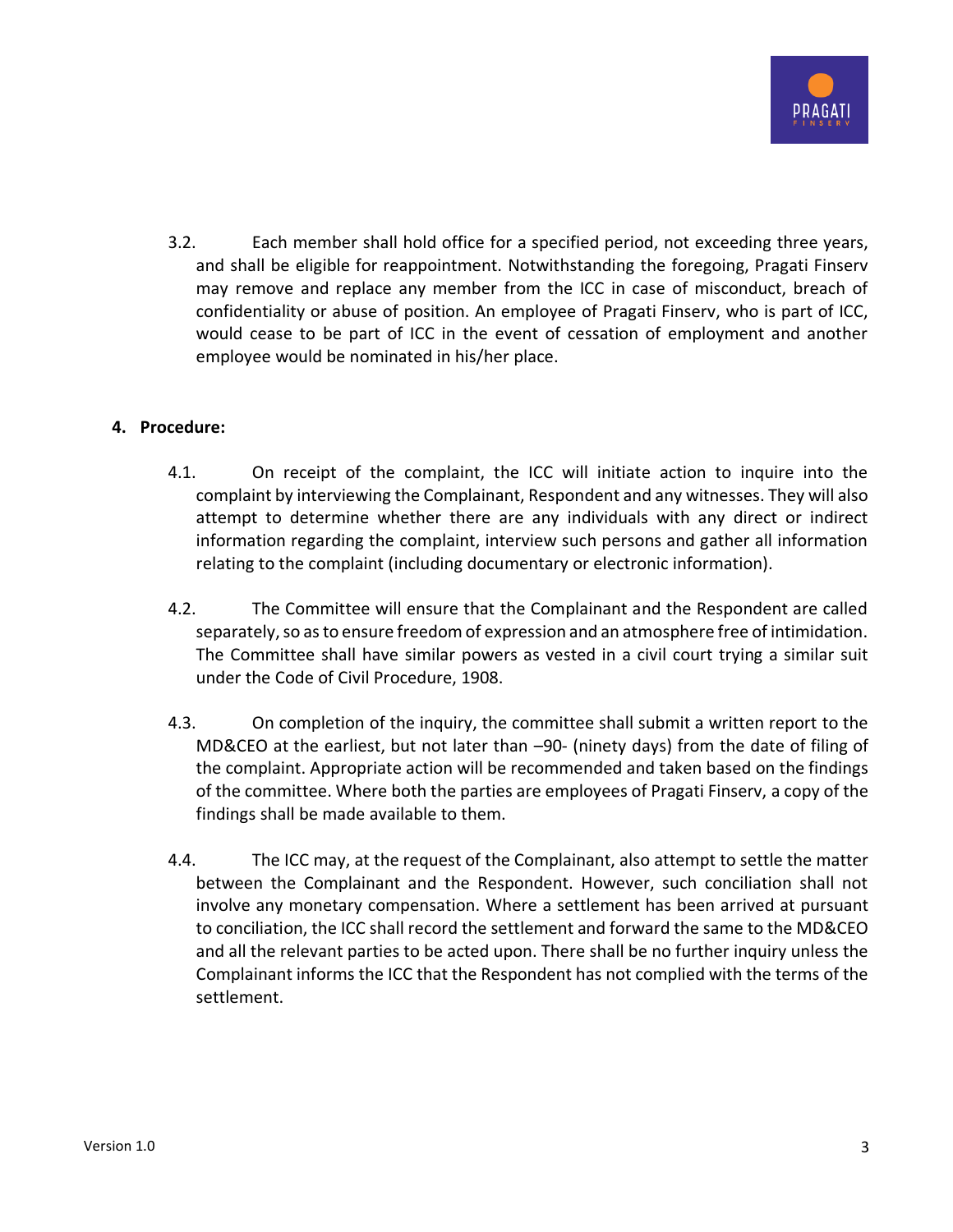

#### **5. Interim Measures:**

5.1. While the inquiry is pending, the Committee may, on the written request of the Complainant, make any appropriate recommendation as it deems fit, including the transfer of the Complainant or the Respondent to any other workplace or grant of leave to the Complainant up to a period of three months (in addition to the leave that the Complainant would otherwise be entitled to). The CHRO shall then submit a report of its implementation to the ICC.

#### **6. Findings and Action:**

- 6.1. On completion of the inquiry on the charges of sexual harrassment, action will be decided based on the nature of the complaint and the findings of the ICC.
- 6.2. Based on the conclusions of the ICC, if an act of Sexual Harassment amounts to an offense under the provisions of the Indian Penal Code or any other law in force in the country, Pragati Finserv will initiate other actions under the provisions of the law. This would include advising the affected employee about her rights to initiate action in accordance with the law and providing the necessary assistance to file the complaint.
- 6.3. If the complaint against the Respondent has been proven during the inquiry, the ICC may recommend action against the Respondent, treating Sexual Harassment as misconduct. This may lead to dismissal without notice or any other punishment or a warning not to repeat such action, and could include any reasonable course of conduct to redress any loss or damage suffered by the Complainant as a result of the harassment.
- 6.4. The defendant may also be asked to pay compensation to the Complainant, or give a written apology, with a clear understanding that no retaliatory steps will be taken by the defendant against the Complainant. While determining the compensation amount to be paid, the Committee shall keep in mind various factors like loss of career opportunity for the Complainant, medical expenses incurred, mental trauma and emotional distress, income and financial status of the Respondent etc.
- 6.5. Any other punishment including warning, censure, suspension, reduction in grade, reduction in salary, or dismissal/termination of service may also be imposed, depending on the gravity of the act. The guidelines for this will be as per the Prevention of Sexual Harassment Act.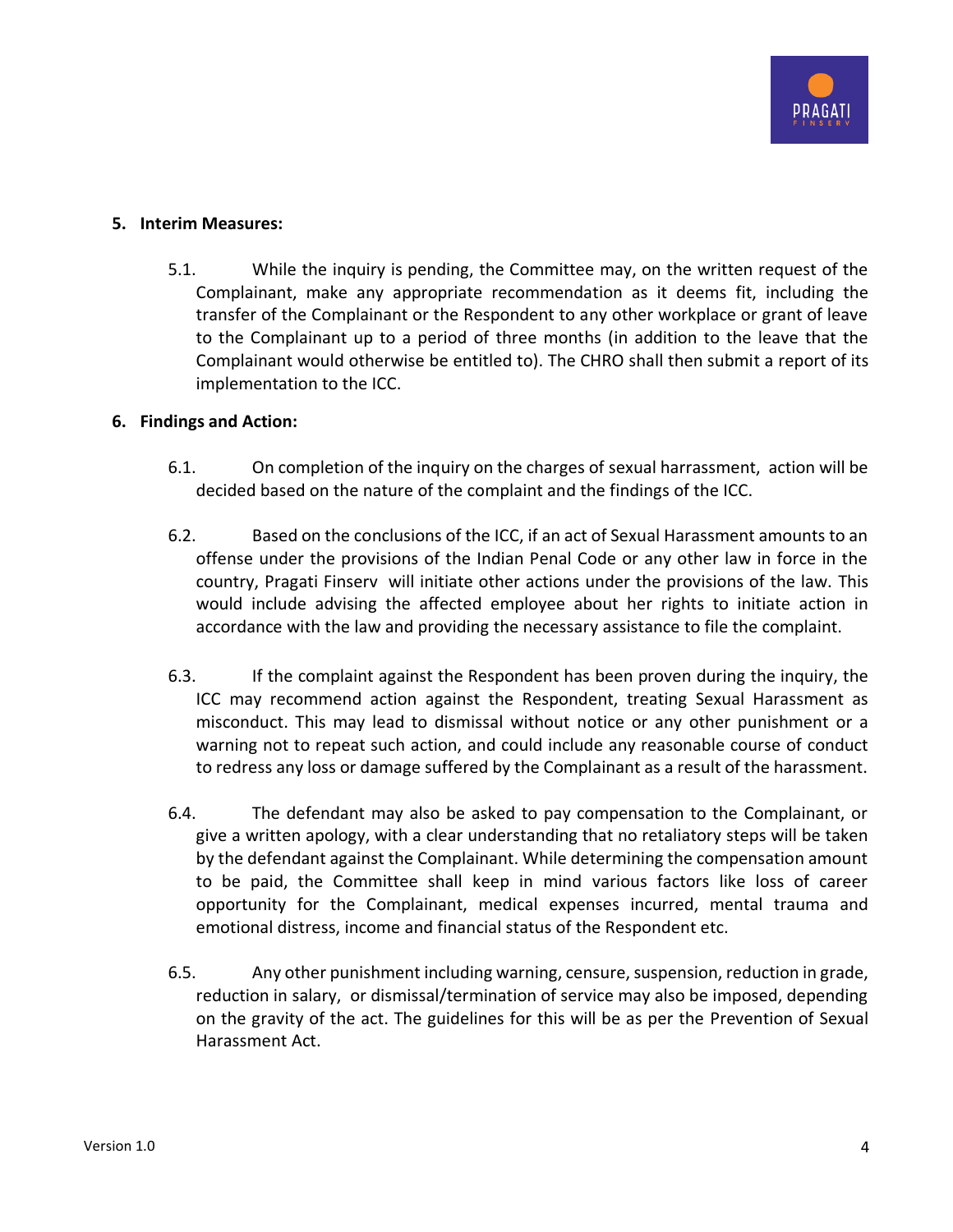

6.6. If the ICC finds that the allegation of Sexual Harassment has not been proved, then it shall make a recommendation to the MD&CEO that no action is required to be taken in the matter. In case the ICC arrives at a conclusion that the Complainant's allegation is malicious or has been made with the knowledge that it is false; or that the Complainant or any witness has given false evidence / produced a forged or misleading document during the inquiry, then the ICC shall recommend that departmental action be taken against such person(s).

# **7. Confidentiality of complaint and proceedings:**

7.1. The content of the complaint, identity and address of all the parties and witnesses involved, and all information relating to the inquiry, conciliation and recommendations shall be kept confidential at all times. However, information regarding the justice secured to any Complainant may be disseminated, if so required, without disclosing the identity and other particulars that may lead to the identification of the Complainant. Any breach of this confidentiality provision by any person shall be deemed to be misconduct and dealt with accordingly.

# **8. Failure to take action on a complaint**:

8.1. Where a complaint of sexual harassment is made to a reporting manager or a member of the Internal Complaints Committee, but no action is initiated, this neglect may be deemed as misconduct and action, as appropriate, may be initiated against the manager concerned for neglect or compromising the working environment of the organization.

# **9. Annual reporting of complaints:**

9.1. The ICC shall submit a report for each calendar year to the MD&CEO and the District Officer appointed under the Prevention of Sexual Harassment Act, specifying the number of complaints filed and their disposal.

# **10. Safe Working Environment:**

10.1. It is Pragati Finserv's endeavor to provide a safe working environment for all its employees. Workshops and sensitization programs shall be conducted at regular intervals and all employees are expected to participate in the same. Employees are also encouraged to bring to the notice of their reporting managers/ senior management any breach in safety or possibility of negative impact on the working space, safety and security of the working environment.